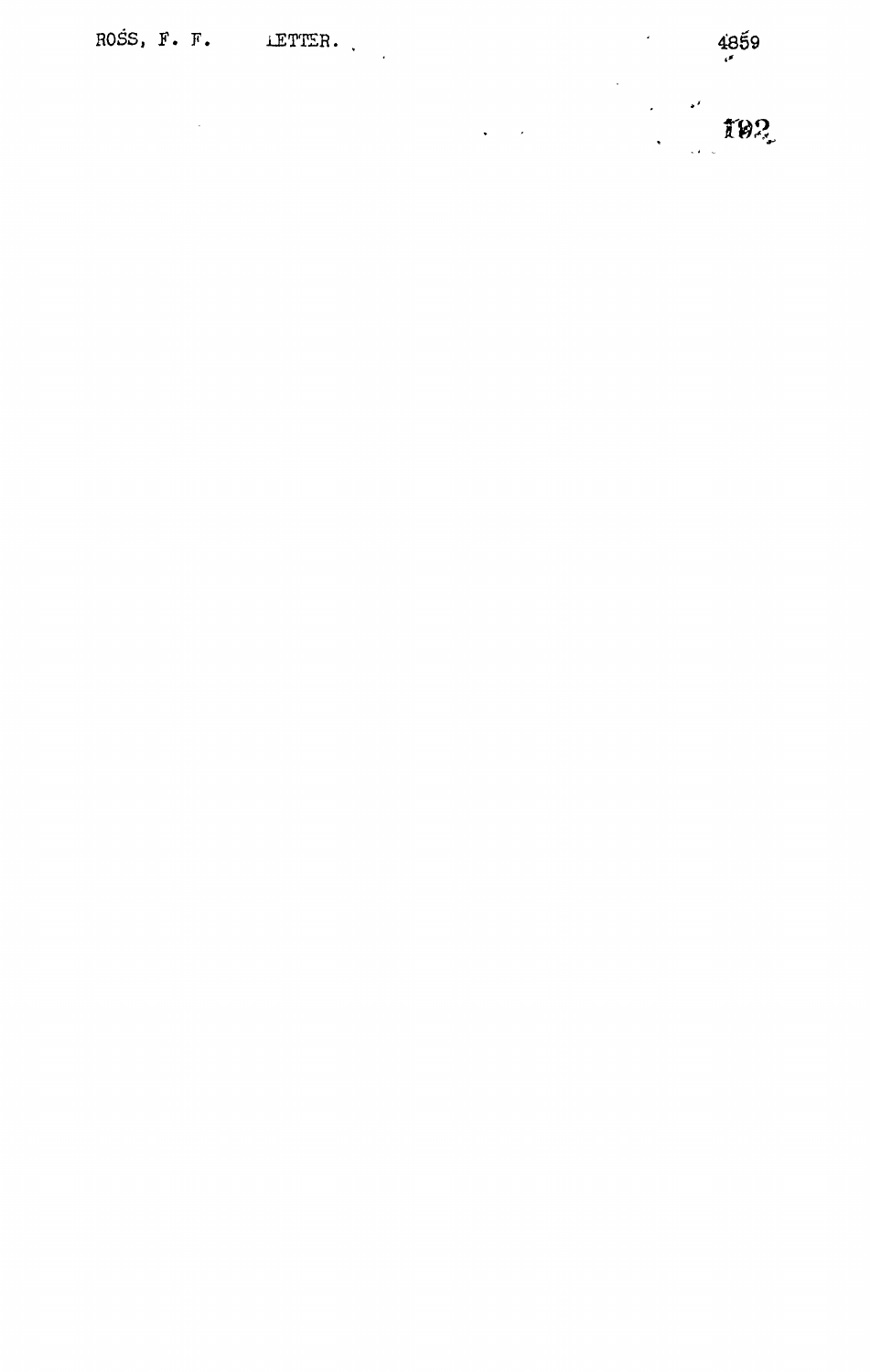ROSS, F. F. LETTER.

ANSWER TO A LETTER WRITTEN TO THE HONORABLE FINLEY ROSS, EX-MAYOR OF WICHITA, KANSAS, WHO CAME TO THE INDIAN TERRITORY ABOUT 1869. MR. ROSS IS NOW DECEASED. THE ENCLOSED CORRESPONDENCE WAS WRITTEN BY HIS SON, F. F. ROSS, WICHITA, KANSAS.

BY

CHESTER LAMB FIELD WORKER INDIAN-PIONEER HISTORY S-149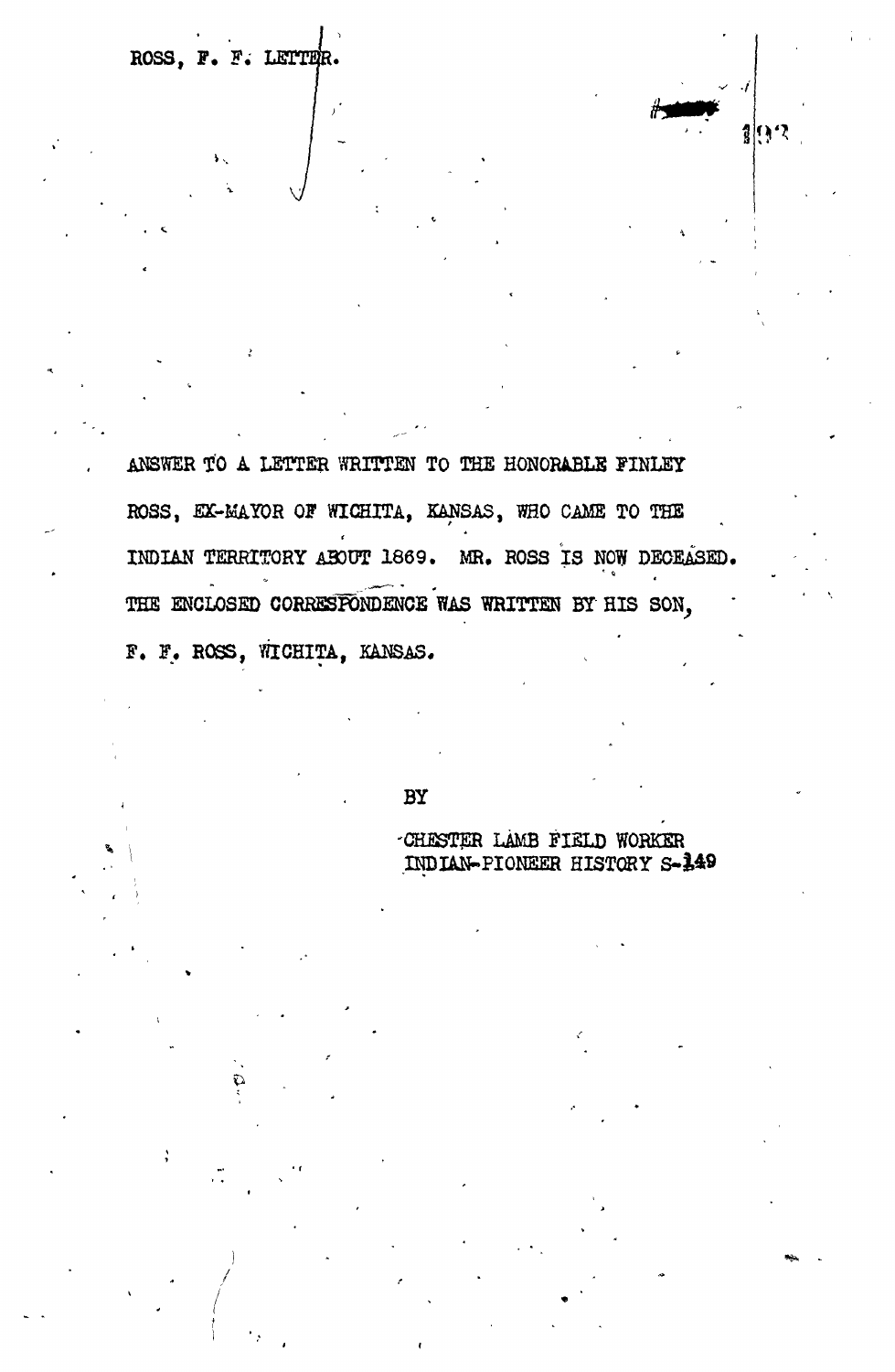June 19,1937

Mr. Chester Lamb, Indian-Pioneer History, *:* City Hall, Anadarko, Oklahoma.

Dear Mr. Lamb:

**' I. have your inquiry of June 10th, address**ed to my father and which has been turned over to me. **Hy father died in January, three years ago; however in** the later years of his life he wrote a retrospect of **the later years of his life he wrote a retrospect of** his life from the time he went down to Texas and the **hi a life from the time he went down to Texas and the** have taken some points from this which you might condense and gain some information. My father had been employed **and gain some information. My father had been employed at Fort Richardson, Texas, in building barracks. Fort Richardson was about one hundred miles from Sort Sili? Indian Territory. At that time the boundry line between** Texas and the Indian Territory was the Red River. He was **placed in charge of construction of commissary buildings** for the Indians at Fort Sill. Lieutenant Col. Lee, who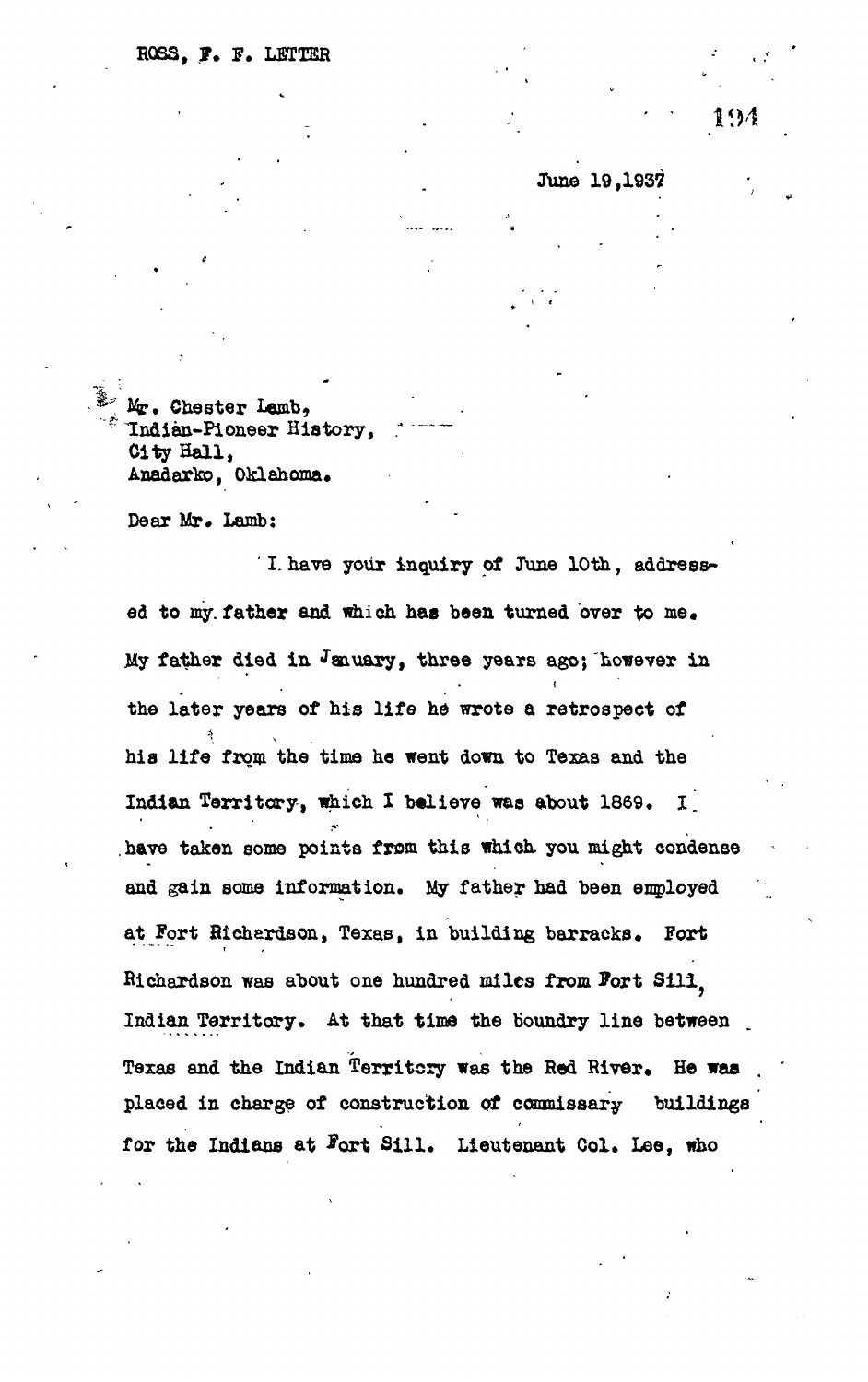**was cousin to General O. O. Howard, was in command of the barracks of Port Sill and at this time the commissary for the Indians was handl»& directly through** i **the commission^officer of the barracks\* ^ater the Government decided to place all Indian tribes in the United States under custody of different denominations and Christian churches. That part of the Indian Territory was placed under supervision of the ftriends Church or \*\* Quakers\* The first Indian agent was a man by the name of Tatum, located at IPort Sill, It was later decided to establish an agency about thirty-five miles south of Jort** Sill, to be known as the Wichita Indian Agency. The first **agent at Anadarko was Jonathan -Bichards.**

The battle of Wichita was fought on the east bank of the Washita River near the old Fort. This battle lasted **thirty minutes and the total casualties were four United States soldiers and six civilians. This troop was under the command of Jen Davidson, of the Twenty United States Cavalry. The .tribes engaged were the Comanches and the Kiowas**and a few Caddoes. <sup>The</sup> Caddoes were not so popular among **the major tribes and the superstition was that the Caddoes came from Knot holes in trees.**

 $195$